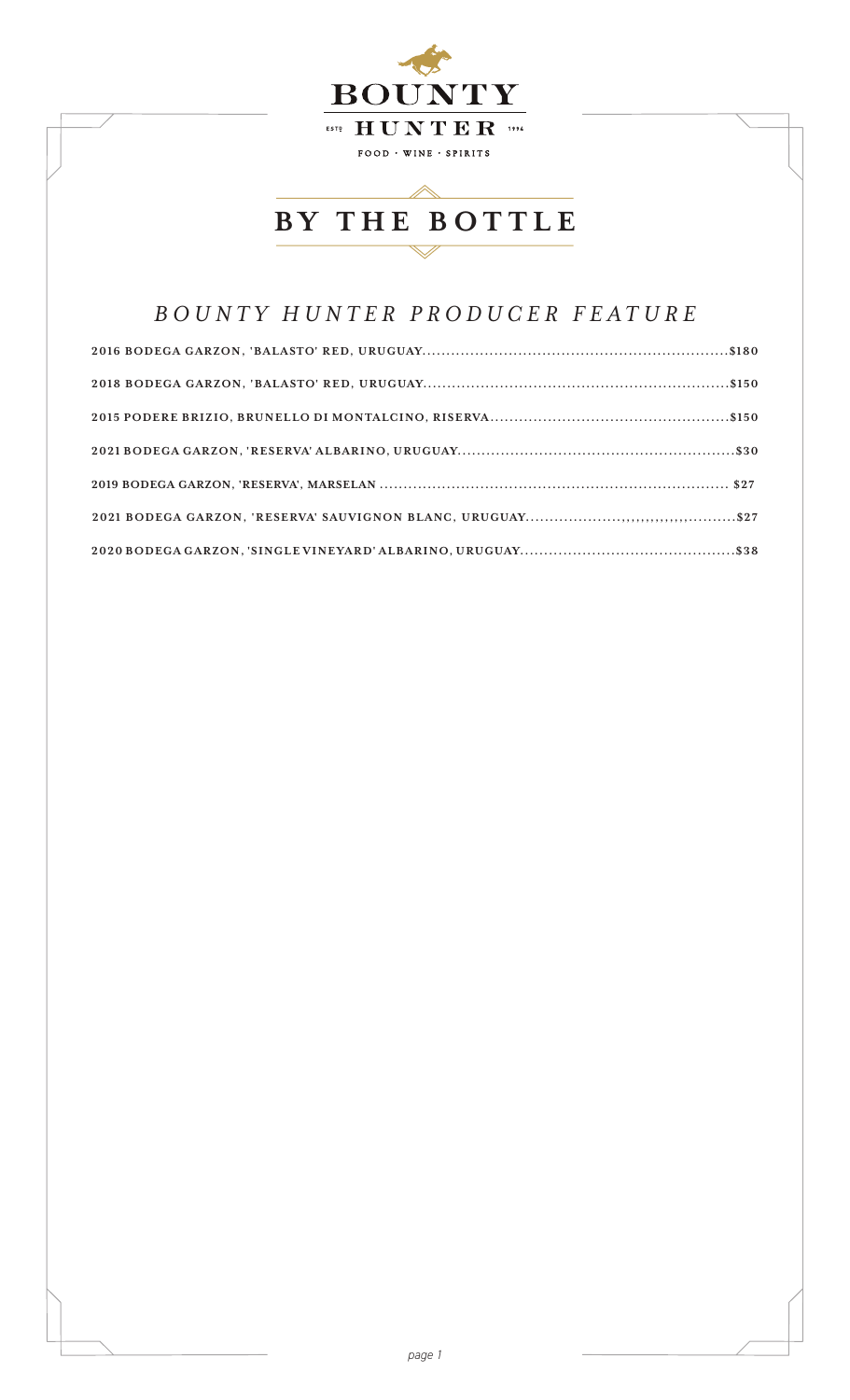

## *SPARKLING*

| SPARKLING, FRANCE                                                    |
|----------------------------------------------------------------------|
|                                                                      |
|                                                                      |
|                                                                      |
|                                                                      |
| 2012 COLIN, GRAND CRU MILLÉSIME BRUT BLANC DE BLANCS, CHAMPAGNE\$120 |
|                                                                      |
|                                                                      |
|                                                                      |
|                                                                      |
|                                                                      |
|                                                                      |
|                                                                      |
|                                                                      |
|                                                                      |
|                                                                      |
|                                                                      |
|                                                                      |
|                                                                      |
|                                                                      |
|                                                                      |
|                                                                      |
|                                                                      |
|                                                                      |
|                                                                      |
|                                                                      |
|                                                                      |
|                                                                      |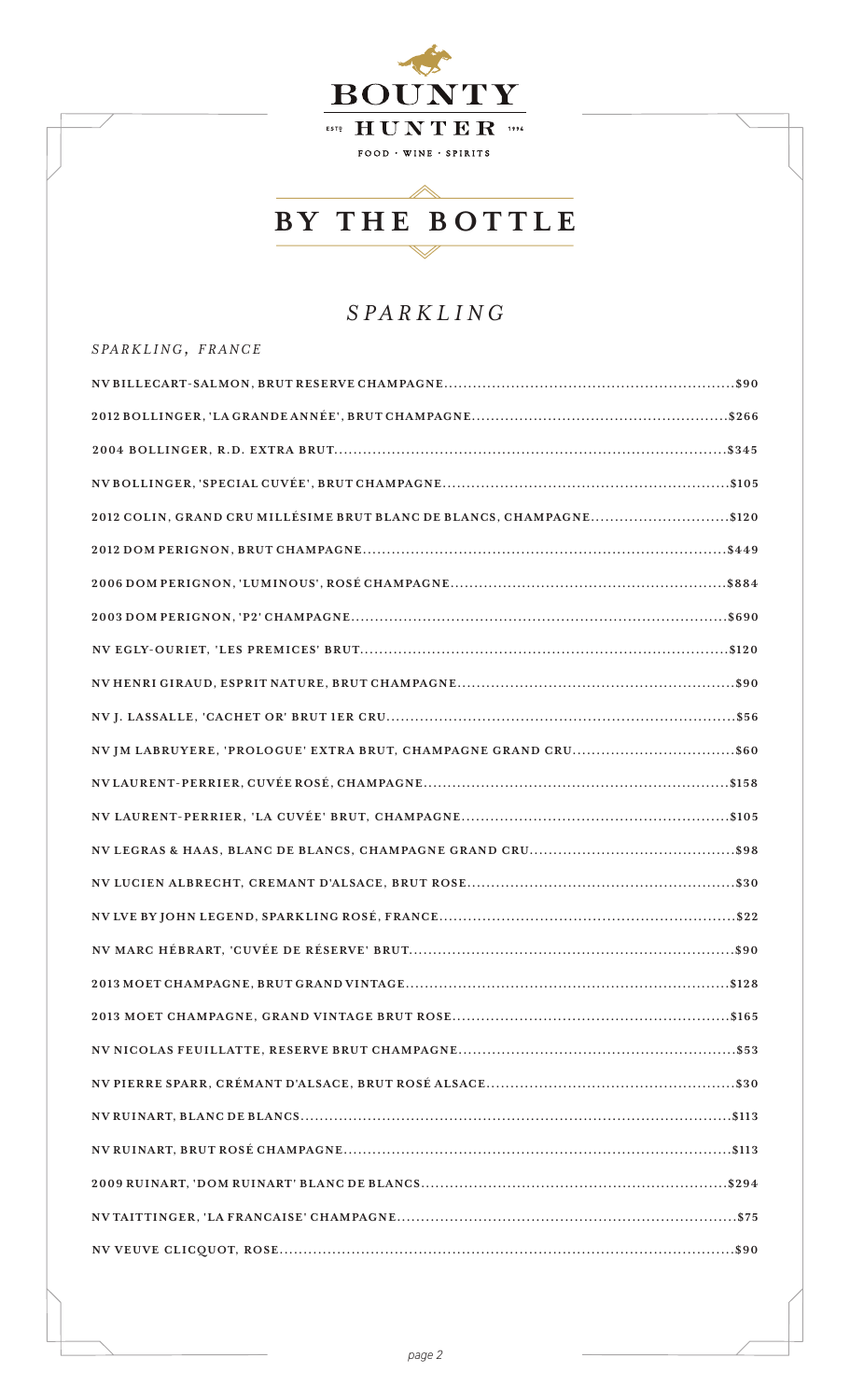

## *SPARKLING*

| SPARKLING, FRANCE (CONTINUED) |
|-------------------------------|
|                               |
|                               |

### *s pa r k l i n g, c a l i f o r n i a*

| NV EMMOLO, METHODE TRADITIONELLE SPARKLING WINE 'NO 4', CALIFORNIA\$60 |  |
|------------------------------------------------------------------------|--|
|                                                                        |  |
|                                                                        |  |
|                                                                        |  |
|                                                                        |  |

### *s pa r k l i n g, i t a ly*

### *s pa r k l i n g, f r a n c e*

|--|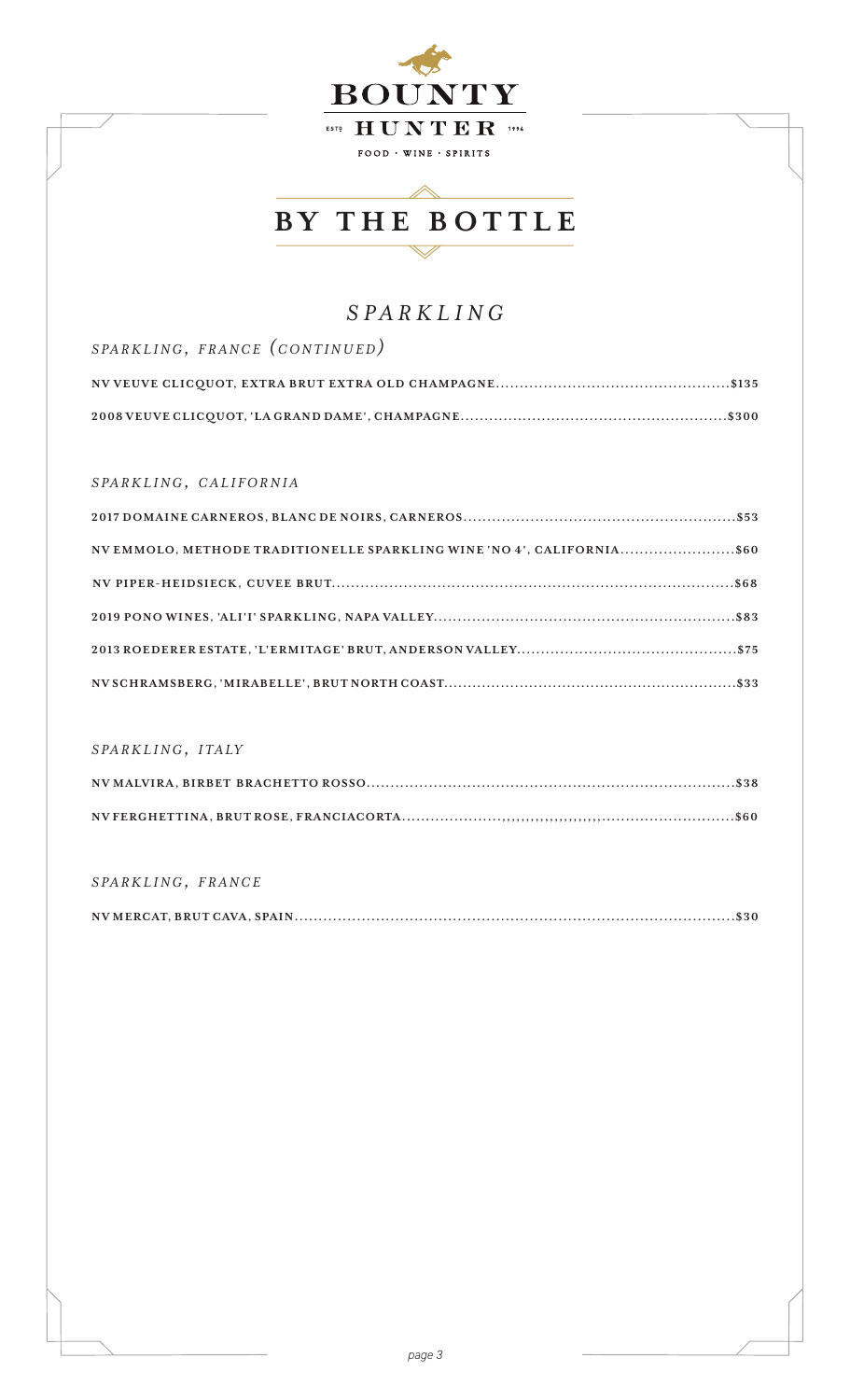

### *WHITE WINE*

#### *c h a r d o n n ay , c a l i f o r n i a*

| 2017 CHAPPELLET, 'CALESA GROWER COLLECTION' CHARDONNAY, PETALUMA GAP\$75 |
|--------------------------------------------------------------------------|
|                                                                          |
|                                                                          |
|                                                                          |
|                                                                          |
|                                                                          |
|                                                                          |
|                                                                          |
|                                                                          |
|                                                                          |
|                                                                          |
|                                                                          |
|                                                                          |
|                                                                          |
|                                                                          |
|                                                                          |
|                                                                          |
|                                                                          |
|                                                                          |
|                                                                          |
|                                                                          |
|                                                                          |
|                                                                          |
|                                                                          |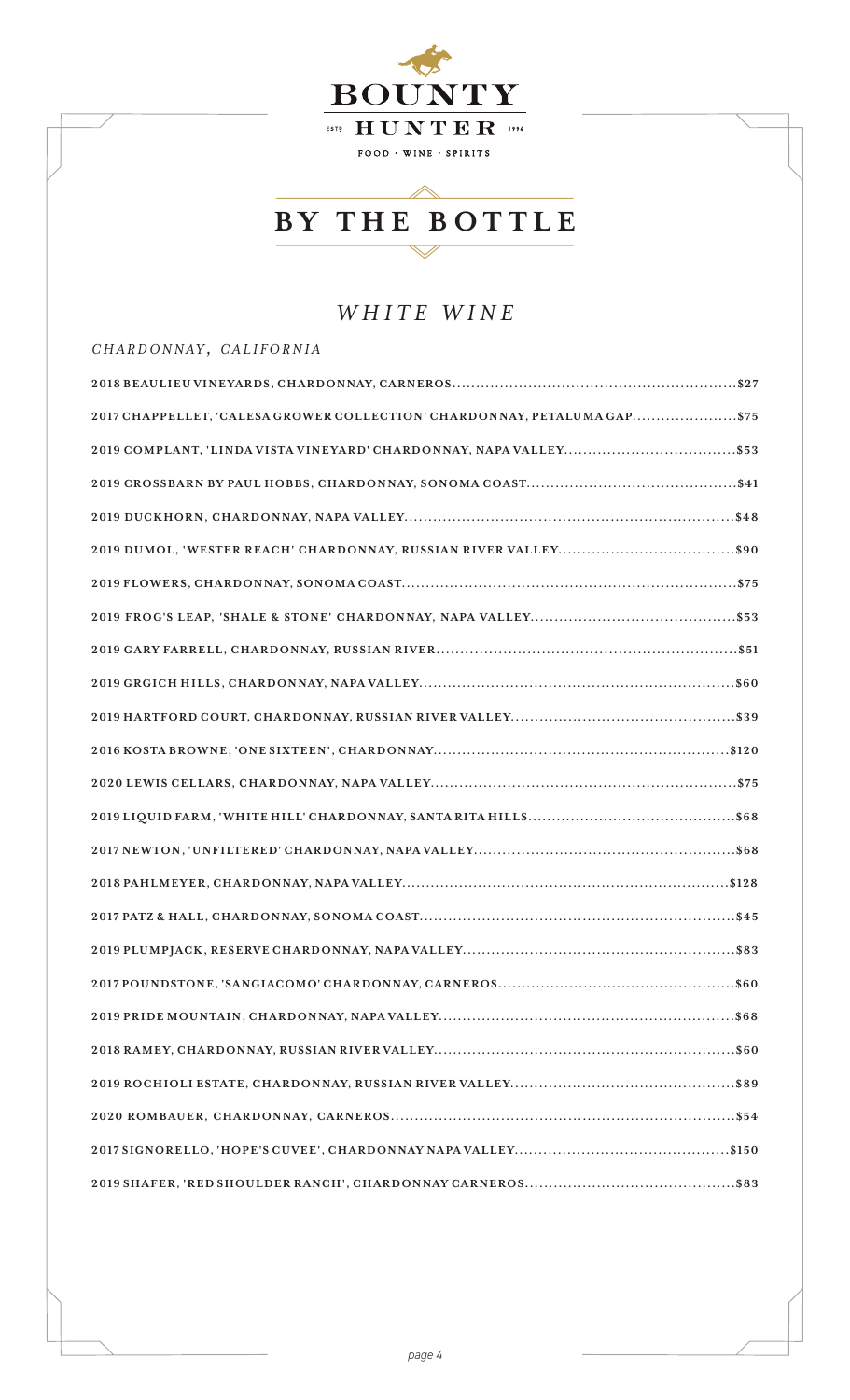

### *WHITE WINE*

| CHARDONNAY, CALIFORNIA (CONTINUTED) |
|-------------------------------------|
|                                     |
|                                     |
|                                     |

### *c h a r d o n n ay , f r a n c e*

| 2018 BRUNO COLIN, CHASSAGNE-MONTRACHET 'EN REMILLY', 1ER CRU\$263                 |
|-----------------------------------------------------------------------------------|
| 2018 BRUNO COLIN, 'LA TRUFFIERE', PULIGNY-MONTRACHET IER CRU\$345                 |
|                                                                                   |
| 2018 DOMAINE MICHEL GROS, 'FONTAINE ST. MARTIN MONOPOLE', HAUT-CÔTES DE NUITS\$65 |
|                                                                                   |
|                                                                                   |
|                                                                                   |
|                                                                                   |
|                                                                                   |

### *s a u v i g n o n b l a n c, c a l i f o r n i a*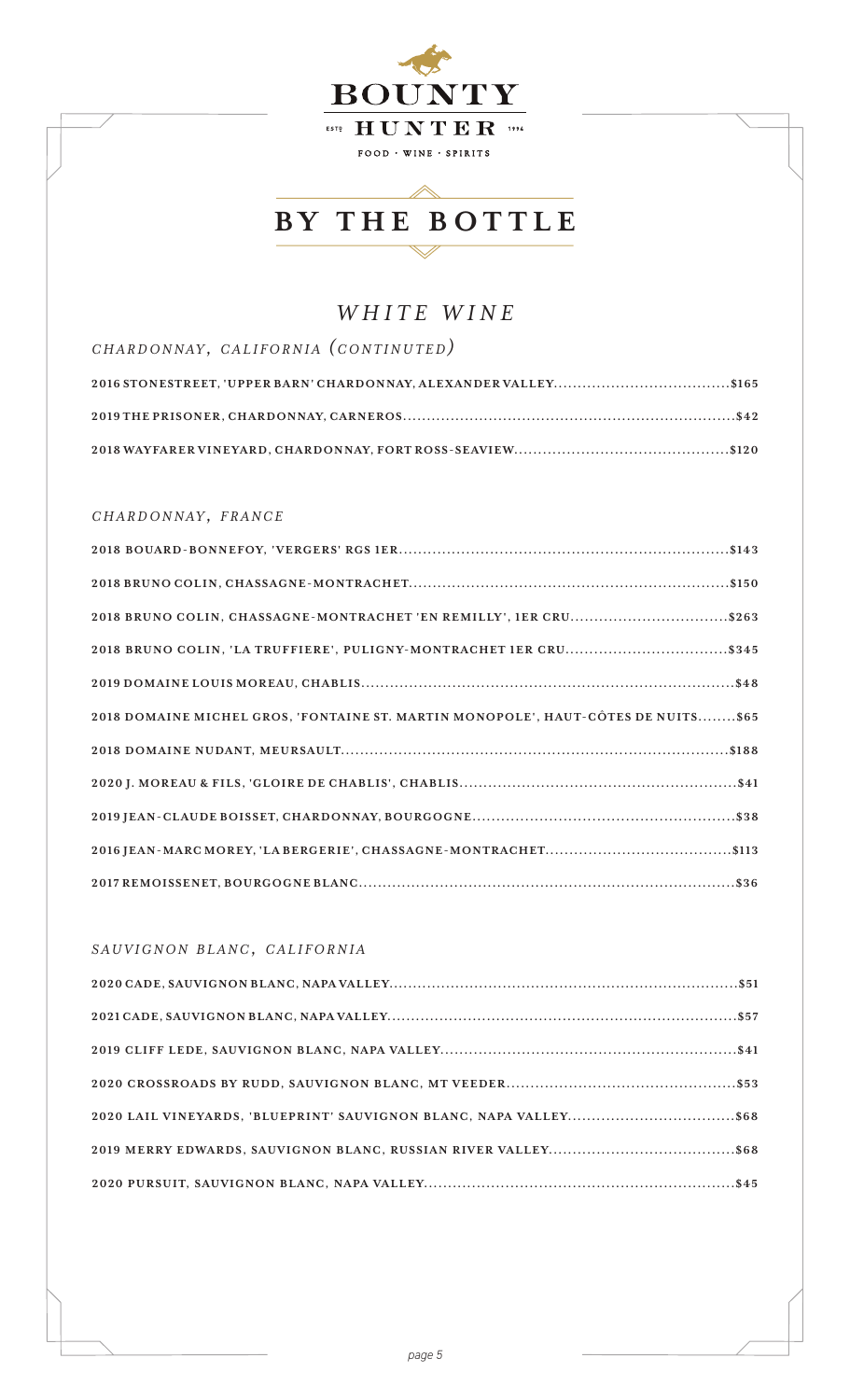

 $\triangle$ 

### *WHITE WINE*

| SAUVIGNON BLANC, FRANCE |  |
|-------------------------|--|
|                         |  |
|                         |  |

#### *o t h e r d o m e s t i c w h i t e w i n e*

| 2019 DELILLE CELLARS, 'CHALEUR BLANC' SAUVIGNON BLANC/SEMILLON, COLUMBIA VALLEY\$57 |
|-------------------------------------------------------------------------------------|
|                                                                                     |
|                                                                                     |
| 2018 ROOTDOWN, 'REDWOOD GLENN VINEYARD' GRENACHE BLANC, DRY CREEK\$32               |

#### *i n t e r n a t i o n a l w h i t e w i n e*

| 2019 WEINGUT MARTIN TESCH LAUBENHEIMER, 'KARTHAUSER' RIESLING, NAHE\$38   |
|---------------------------------------------------------------------------|
| 2018 WILLELMS-WILLELMS, 'OBEREMMEL ALTENBERG' RIESLING, KABINETT SAAR\$38 |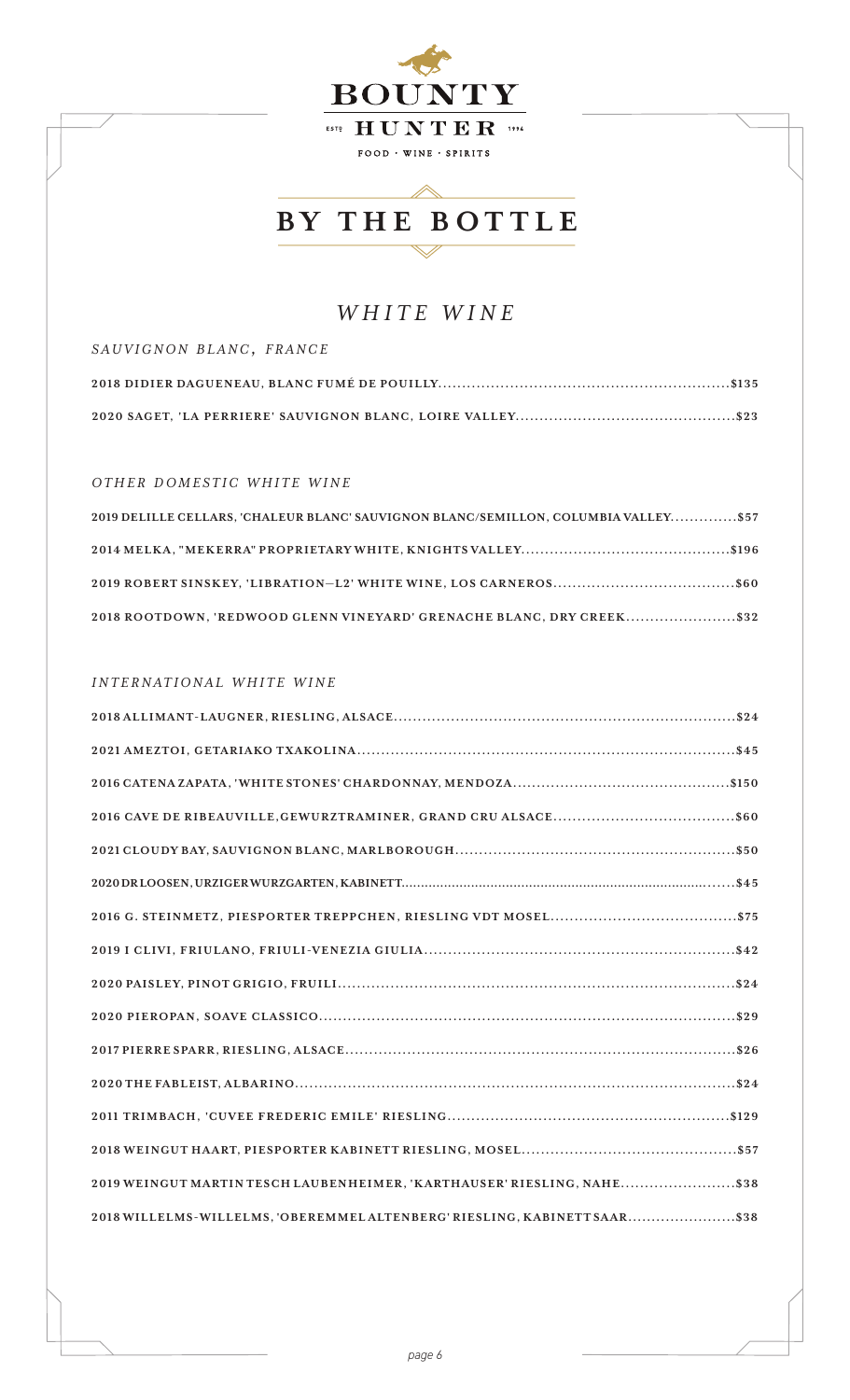

## *ROSÉ WINE*

*d o m e s t i c r o s e*

| 2020 BELLE GLOS, 'OEIL DE PERDRIX' PINOT NOIR BLANC ROSÉ, SONOMA\$30 |
|----------------------------------------------------------------------|
|                                                                      |
|                                                                      |
| 2020 SAVAGE WINE COMPANY, 'PAINTED SKY' ROSÉ, ALEXANDER VALLEY\$42   |
|                                                                      |
|                                                                      |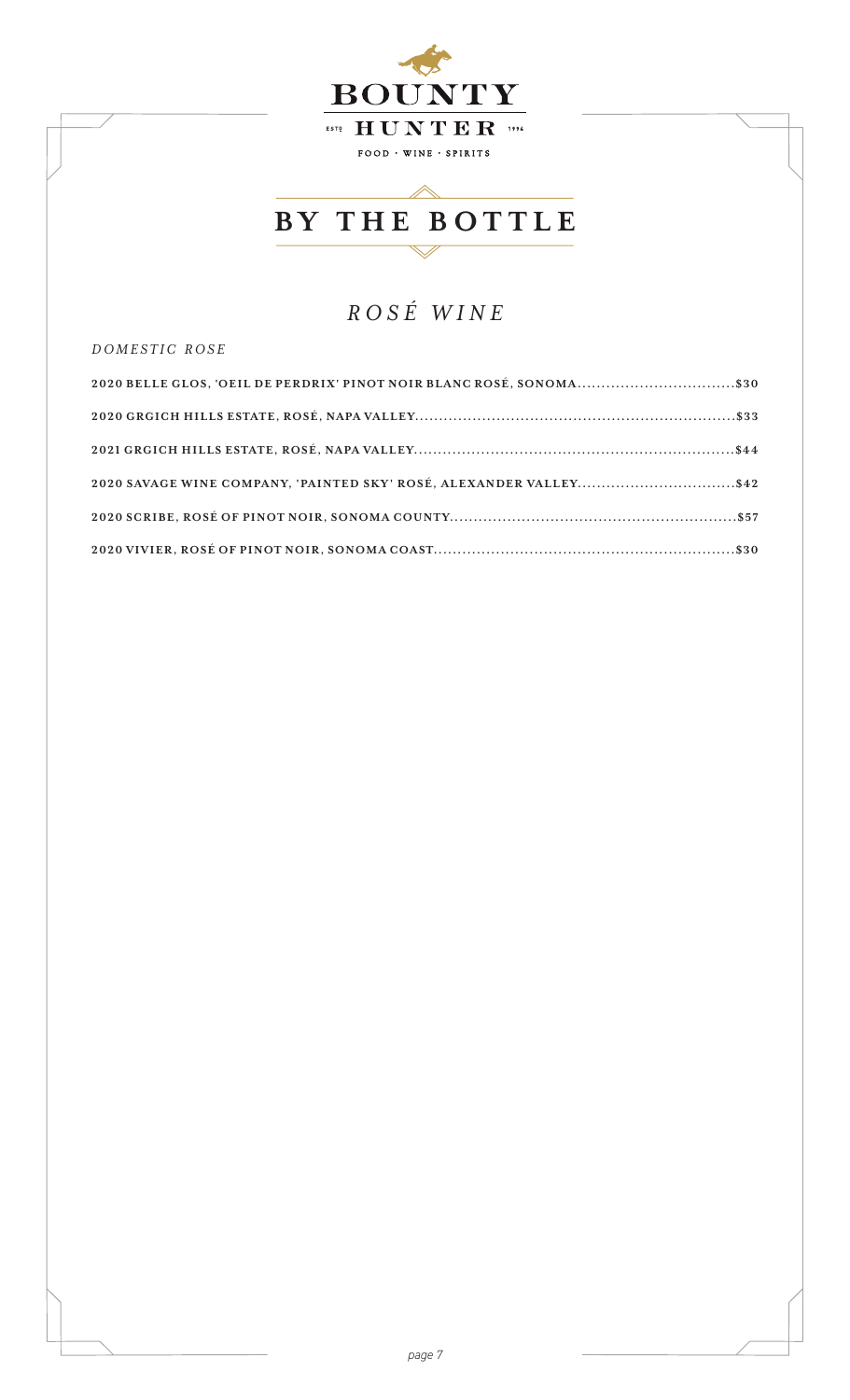

### *RED WINE*

*c a b e r n e t s a u v i g n o n, c a l i f o r n i a*

*c a b e r n e t s a u v i g n o n, n a pa*

| 2018 ADAPTATION BY ODETTE, CABERNET SAUVIGNON, NAPA VALLEY\$117                     |
|-------------------------------------------------------------------------------------|
| 2015 ALEJANDRO BULGHERONI ESTATE, CABERNET SAUVIGNON, NAPA VALLEY\$383              |
| 2016 ALEJANDRO BULGHERONI ESTATE, CABERNET SAUVIGNON, NAPA VALLEY\$503              |
|                                                                                     |
|                                                                                     |
| 2015 ANTICA, 'A3' CABERNET SAUVIGNON, PREMIERE NAPA VALLEY AUCTION.,\$375           |
|                                                                                     |
| 2017 BEAULIEU VINEYARDS, 'GEORGES DE LATOUR' CABERNET SAUVIGNON, NAPA VALLEY\$174   |
| 2017 BEAULIEU VINEYARD, 'MAESTRO COLLECTION' CABERNET SAUVIGNON, NAPA VALLEY\$53    |
| 2014 BERINGER, PRIVATE RESERVE CABERNET SAUVIGNON, NAPA VALLEY\$180                 |
| 2015 BERINGER, PRIVATE RESERVE CABERNET SAUVIGNON, NAPA VALLEY\$195                 |
|                                                                                     |
|                                                                                     |
|                                                                                     |
| 2019 CARTER CELLARS, 'CARTER' CABERNET SAUVIGNON, NAPA VALLEY\$248                  |
|                                                                                     |
|                                                                                     |
| 2015 CHAPPELLET, CABERNET SAUVIGNON PREMIERE, NAPA VALLEY AUCTION\$1125             |
| 2017 CHAPPELLET, 'PRITCHARD HILL' CABERNET SAUVIGNON, NAPA VALLEY\$419              |
| 2017 CHARLES KRUG, RESERVE CABERNET SAUVIGNON, HOWELL MOUNTAIN\$225                 |
| 2016 CHÂTEAU MONTELENA, 'THE MONTELENA ESTATE', CABERNET SAUVIGNON NAPA VALLEY\$240 |
|                                                                                     |
|                                                                                     |
|                                                                                     |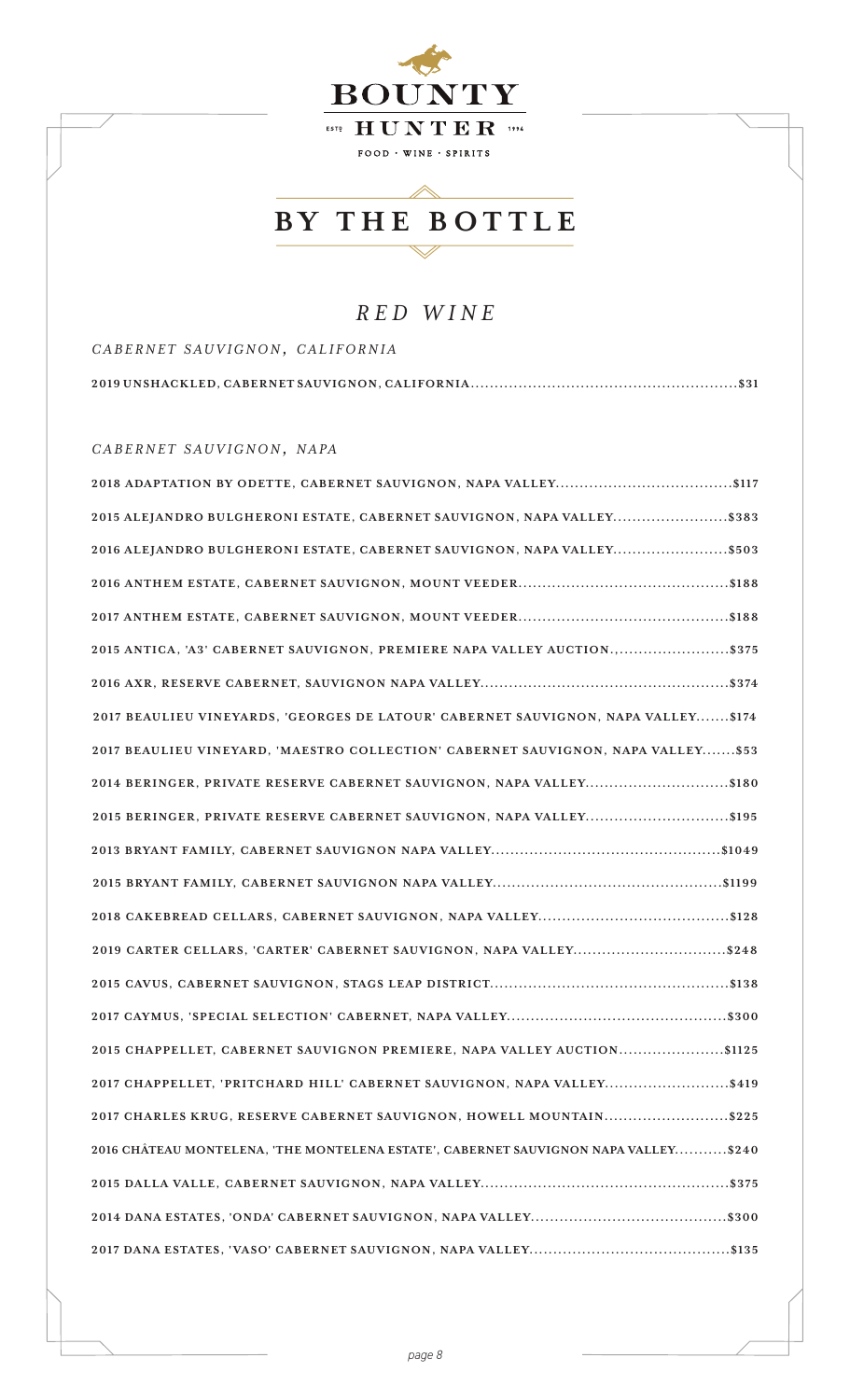

## *RED WINE*

*c a b e r n e t s a u v i g n o n, n a pa (c o n t i n u e d)*

| 2018 DOUBLE DIAMOND BY SCHRADER, CABERNET SAUVIGNON, OAKVILLE\$120              |
|---------------------------------------------------------------------------------|
|                                                                                 |
| 2017 EISELE VINEYARD, 'ALTAGRACIA' CABERNET SAUVIGNON, NAPA VALLEY\$195         |
|                                                                                 |
|                                                                                 |
|                                                                                 |
|                                                                                 |
|                                                                                 |
|                                                                                 |
|                                                                                 |
|                                                                                 |
| 2015 HEITZ, 'MARTHA'S VINEYARD' CABERNET SAUVIGNON, NAPA VALLEY\$375            |
|                                                                                 |
| 2017 JANZEN, 'BECKSTOFFER MISSOURI-HOPPER' CABERNET SAUVIGNON, NAPA VALLEY\$248 |
|                                                                                 |
|                                                                                 |
|                                                                                 |
|                                                                                 |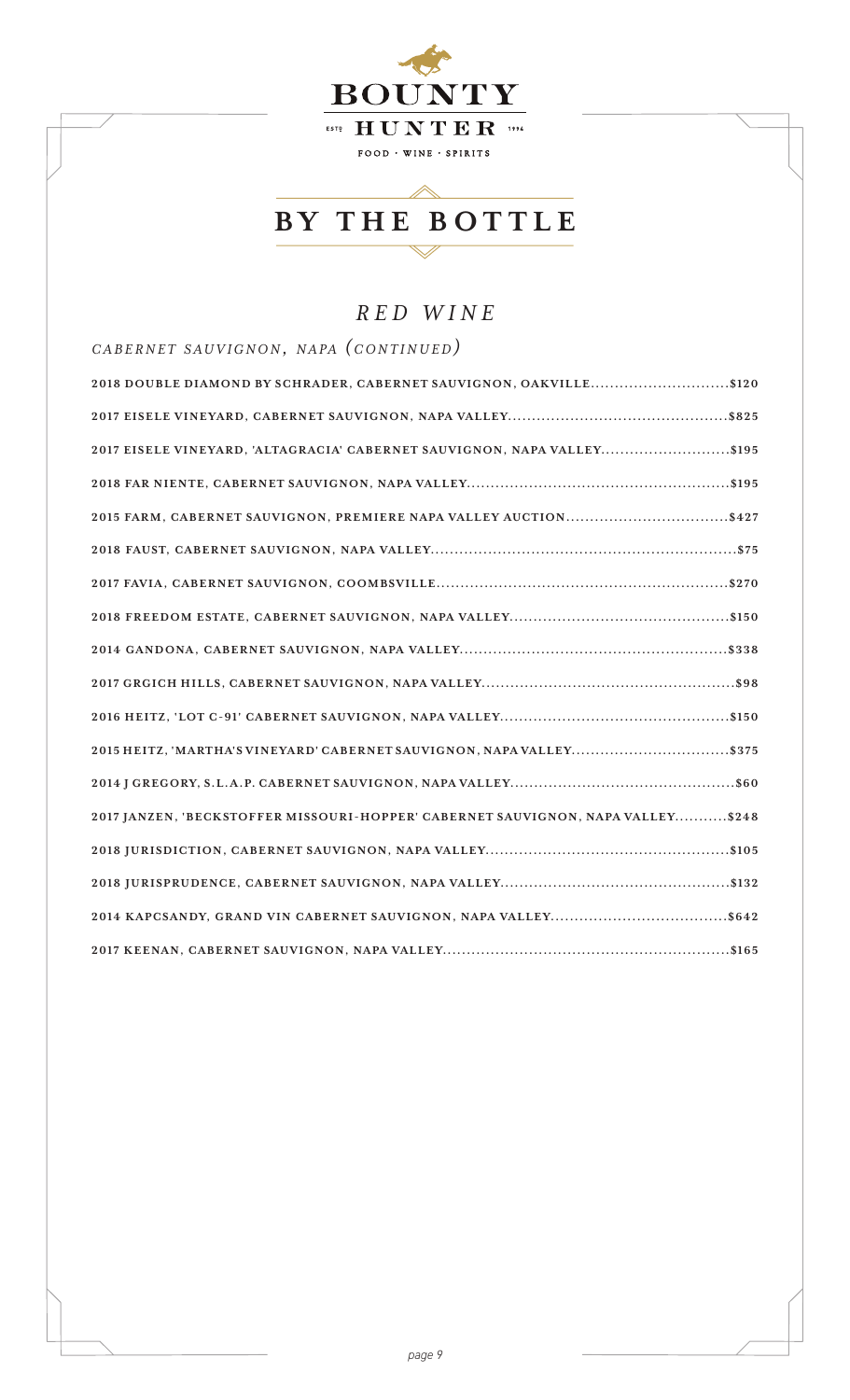

## *RED WINE*

| CABERNET SAUVIGNON, CALIFORNIA (CONTINUED)                                   |
|------------------------------------------------------------------------------|
| 2018 LAIL VINEYARDS, 'BLUEPRINT' CABERNET SAUVIGNON, NAPA VALLEY\$113        |
| 2019 LAIL VINEYARDS, 'BLUEPRINT' CABERNET SAUVIGNON, NAPA VALLEY\$120        |
| 2018 LAIL VINEYARDS, 'J. DANIEL CUVÉE' CABERNET SAUVIGNON, NAPA VALLEY\$413  |
|                                                                              |
| 2018 LERNER PROJECT, 'PROJECT 18' CABERNET SAUVIGNON, NAPA VALLEY\$114       |
|                                                                              |
| 2016 LITHOLOGY, 'BECKSTOFFER TO KALON' CABERNET SAUVIGNON, NAPA VALLEY\$375  |
| 2015 MARK HEROLD, 'WHITE LABEL' CABERNET SAUVIGNON, OAKVILLE\$293            |
|                                                                              |
|                                                                              |
| 2015 NELLCOTE, '500 CHEVAUX' CABERNET SAUVIGNON, NAPA VALLEY\$188            |
|                                                                              |
|                                                                              |
|                                                                              |
|                                                                              |
| 2018 PERCHANCE ESTATES, 'BECKSTOFFER GEORGES III VINEYARD', NAPA VALLEY\$270 |
|                                                                              |
|                                                                              |
|                                                                              |
|                                                                              |
|                                                                              |
|                                                                              |
|                                                                              |
|                                                                              |
|                                                                              |
| 2018 STAGLIN FAMILY VINEYARD, 'SALUS' CABERNET SAUVIGNON, RUTHERFORD\$173    |
|                                                                              |
|                                                                              |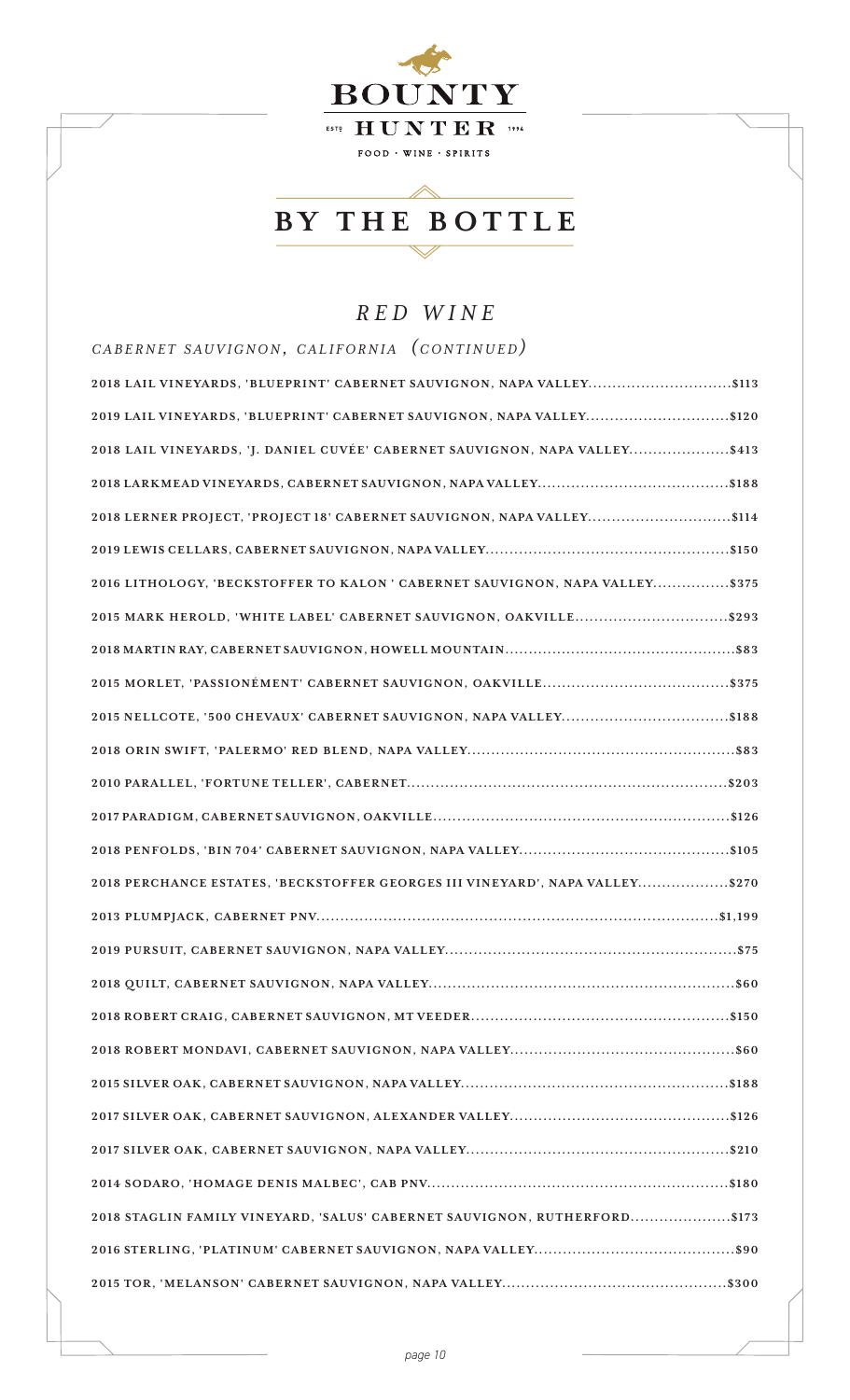

### *RED WINE*

| CABERNET SAUVIGNON, CALIFORNIA (CONTINUED)                         |
|--------------------------------------------------------------------|
|                                                                    |
| 2014 V. VINEYARDS, SINGLE VINEYARD CABERNET SAUVIGNON, SONOMA\$135 |
|                                                                    |
|                                                                    |
|                                                                    |

#### *c a b e r n e t s a u v i g n o n, n a pa / s o n o m a*

*c a b e r n e t s a u v i g n o n, pa s o r o b l e s*

#### *CABERNET SAUVIGNON, SANTA CRUZ*

| 2018 KATHRYN KENNEDY, 'SMALL LOT' CABERNET, SANTA CRUZ MOUNTAINS\$75 |
|----------------------------------------------------------------------|
|                                                                      |

### *c a b e r n e t s a u v i g n o n, s o n o m a*

| 2018 BERINGER, KNIGHTS VALLEY RESERVE CABERNET SAUVIGNON, SONOMA COUNTY\$75 |
|-----------------------------------------------------------------------------|
|                                                                             |
| 2016 FISHER, 'WEDDING VINEYARD' CABERNET SAUVIGNON, SONOMA COUNTY\$174      |
| 2014 SEI QUERCE, SIX OAKS CABERNET SAUVIGNON, ALEXANDER VALLEY\$119         |

### *c a b e r n e t f r a n c, c a l i f o r n i a*

| 2018 LITHOLOGY, 'BECKSTOFFER DR. CRANE VINEYARD' CABERNET FRANC, NAPA VALLEY\$443 |
|-----------------------------------------------------------------------------------|
|                                                                                   |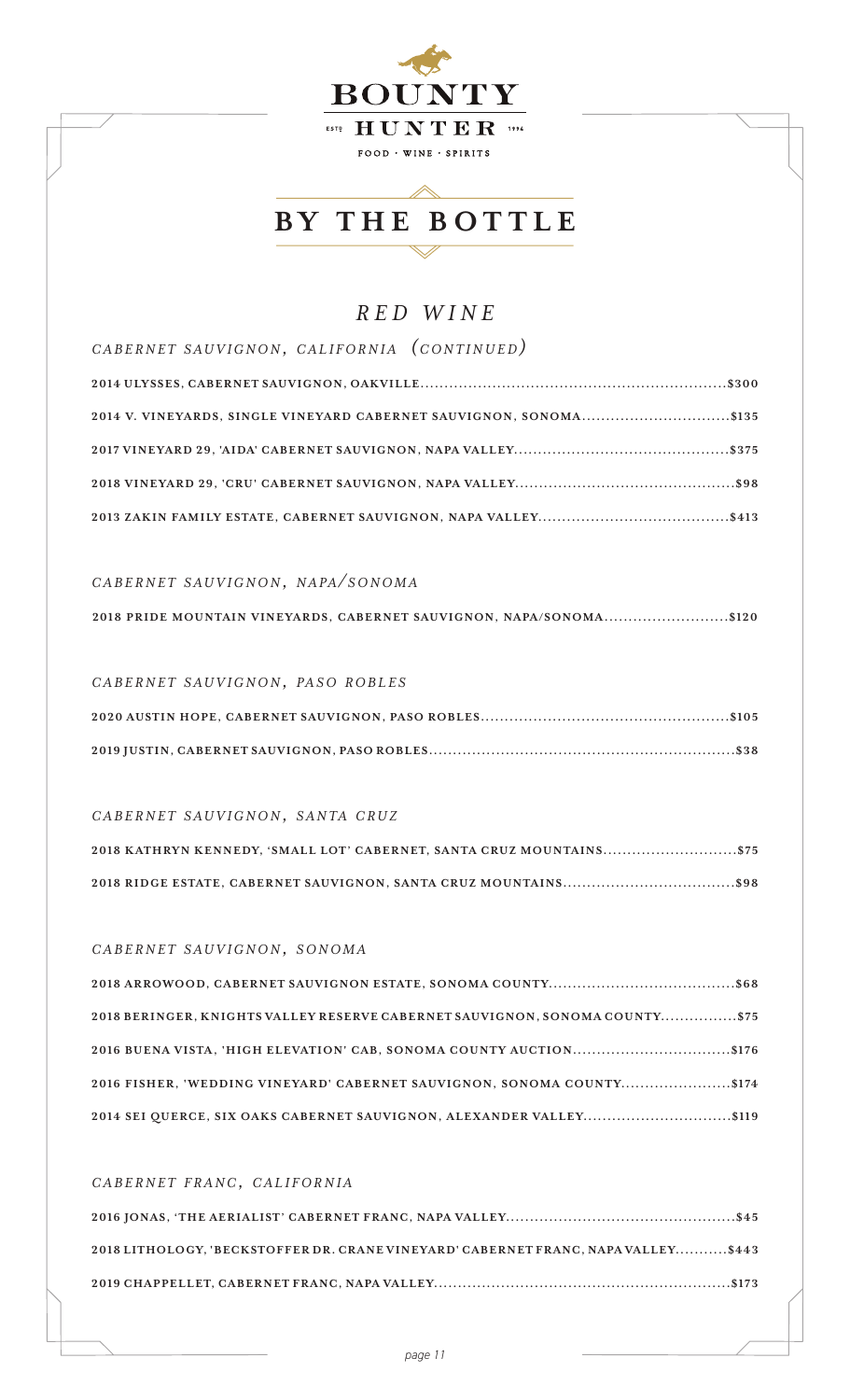

### *RED WINE*

*c a b e r n e t s a u v i g n o n, wa s h i n g t o n*

| 2017 GRAMERCY CELLARS, 'RESERVE' CABERNET SAUVIGNON, COLUMBIA VALLEY\$135 |
|---------------------------------------------------------------------------|
|                                                                           |
|                                                                           |
| 2018 WOODWARD CANYON, OLD VINES, CABERNET SAUVIGNON WASHINGTON\$158       |

#### $MERLOT, CALIFORNIA$

### *p i n o t n o i r , c a l i f o r n i a*

| 2020 BELLE GLOS, 'CLARK AND TELEPHONE' PINOT NOIR, SANTA MARIA VALLEY \$75 |
|----------------------------------------------------------------------------|
|                                                                            |
|                                                                            |
|                                                                            |
| 2018 CHARLES WOODSON, 'INTERCEPT' PINOT NOIR, MONTEREY COUNTY\$24          |
|                                                                            |
|                                                                            |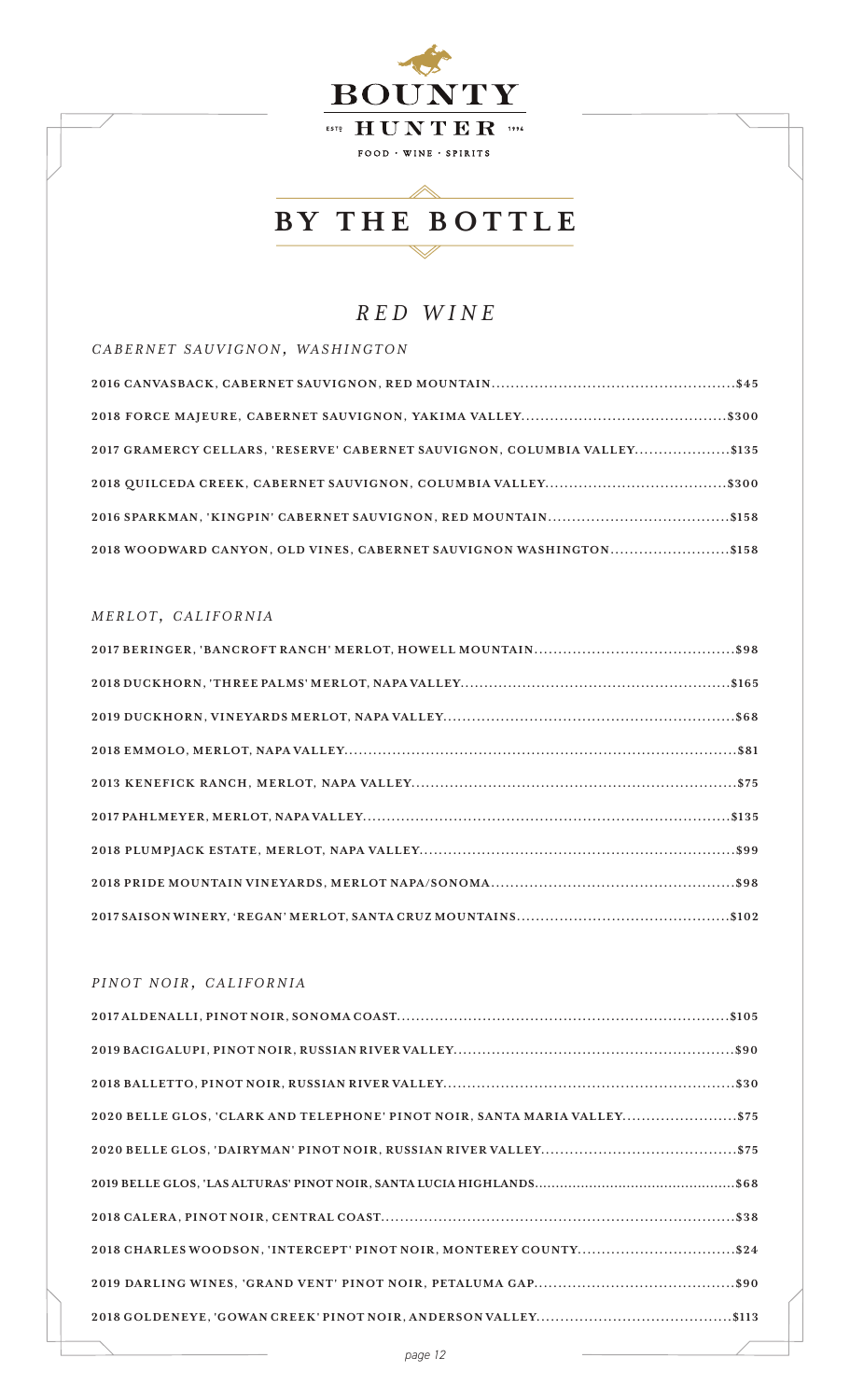

### *RED WINE*

*PINOT NOIR, CALIFORNIA (CONTINUED)* **2019 HANZELL, 'SEBELLA' PINOT NOIR, SONOMA COA ST...........................................................\$60 2019 KISTLER, PINOT NOIR, RUSSIAN RIVER VALLEY..............................................................\$120 2019 KOSTA BROWNE, 'GAP'S CROWN VINEYARD' PINOT NOIR, SONOMA COAST.........................\$240 2018 MER SOLEIL, PINOT NOIR RESERVE, SANTA LUCIA HIGHLANDS.........................................\$45 2019 NINER WINE ESTATES, PINOT NOIR, EDNA VALLEY.............................................................\$44 2019 SEA SUN, PINOT NOIR, CALIFORNIA...............................................................................\$30 2019 WALT WINES, 'LA BRISA' PINOT NOIR, SONOMA COA ST.....................................................\$60**

#### *p INOT NOIR, OREGON*

| 2019 ARGYLE, 'RESERVE ARTISAN SERIES' PINOT NOIR, WILLAMETTE VALLEY\$60    |  |
|----------------------------------------------------------------------------|--|
|                                                                            |  |
|                                                                            |  |
| 2018 DOMAINE SERENE, 'EVENSTAD RESERVE' PINOT NOIR, WILLAMETTE VALLEY\$116 |  |
|                                                                            |  |

#### $PINOT$  *NOIR*, *FRANCE*

| 2019 DOMAINE LIVERA, GEVREY CHAMBERTIN, CLOS VILLAGE VIEILLES VIGNES\$150 |
|---------------------------------------------------------------------------|
| 2018 DOMAINE JEAN GRIVOT, VOSNE ROMANEE 'LES BEAUX MONTS' IER CRU\$389    |
|                                                                           |
|                                                                           |
|                                                                           |
| 2018 MAISON ROCHE DE BELLENE, 'CUVEE RESERVE', BOURGOGNE ROUGE\$29        |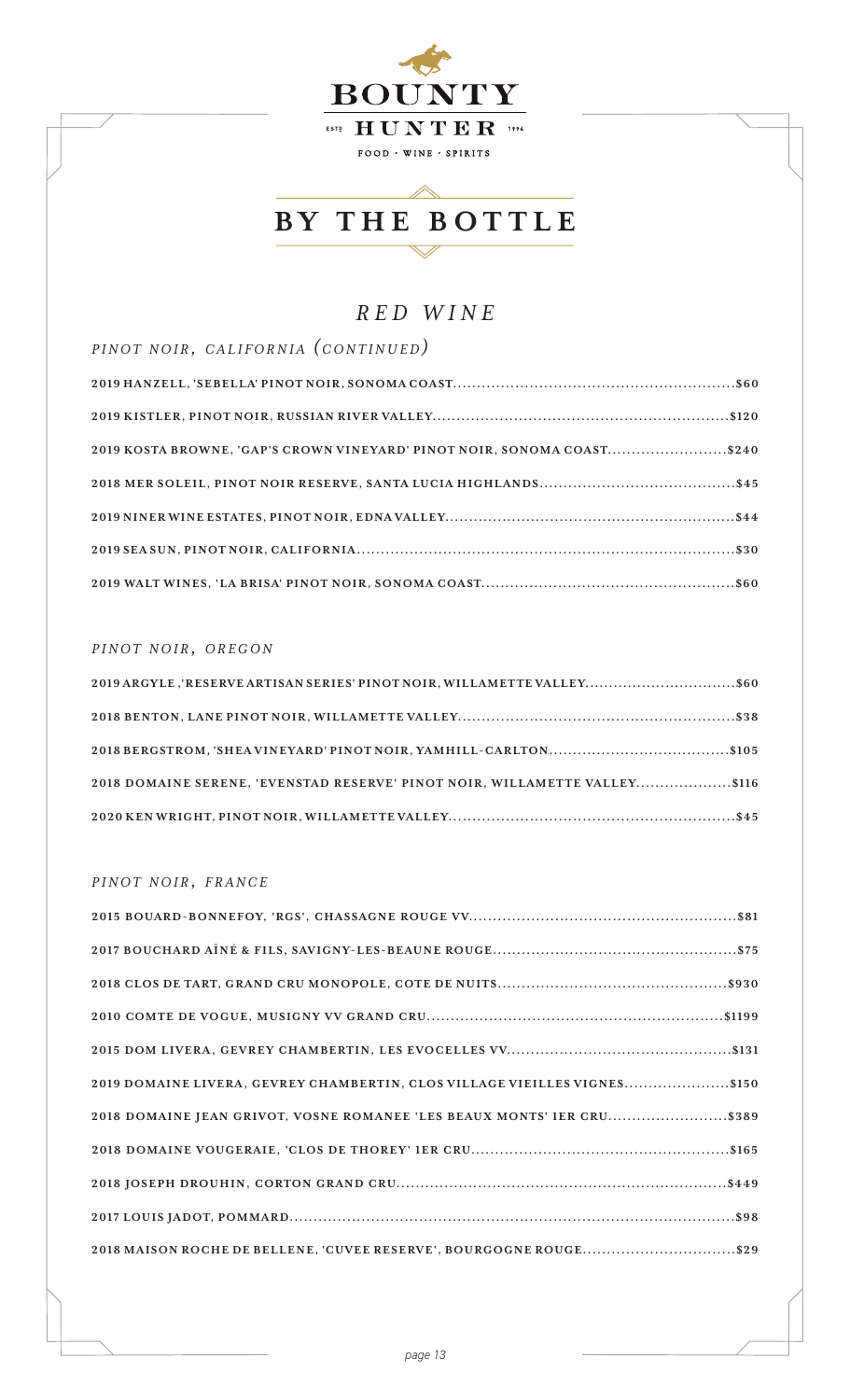

## *RED WINE*

| PINOT NOIR, AUSTRALIA & NEW ZEALAND |  |
|-------------------------------------|--|
|                                     |  |
|                                     |  |

### *r e d b l e n d s , c a l i f o r n i a*

| 2019 CAYMUS SUISUN WINERY, 'WALKING FOOL' RED BLEND, SUISUN VALLEY \$57       |
|-------------------------------------------------------------------------------|
|                                                                               |
|                                                                               |
|                                                                               |
|                                                                               |
|                                                                               |
|                                                                               |
| 2018 JOSEPH PHELPS, 'INSIGNIA' ESTATE GROWN RED WINE, NAPA VALLEY\$473        |
|                                                                               |
|                                                                               |
|                                                                               |
|                                                                               |
|                                                                               |
|                                                                               |
|                                                                               |
| 2019 ORIN SWIFT CELLARS, '8 YEARS IN THE DESERT #3' RED BLEND, CALIFORNIA\$68 |
|                                                                               |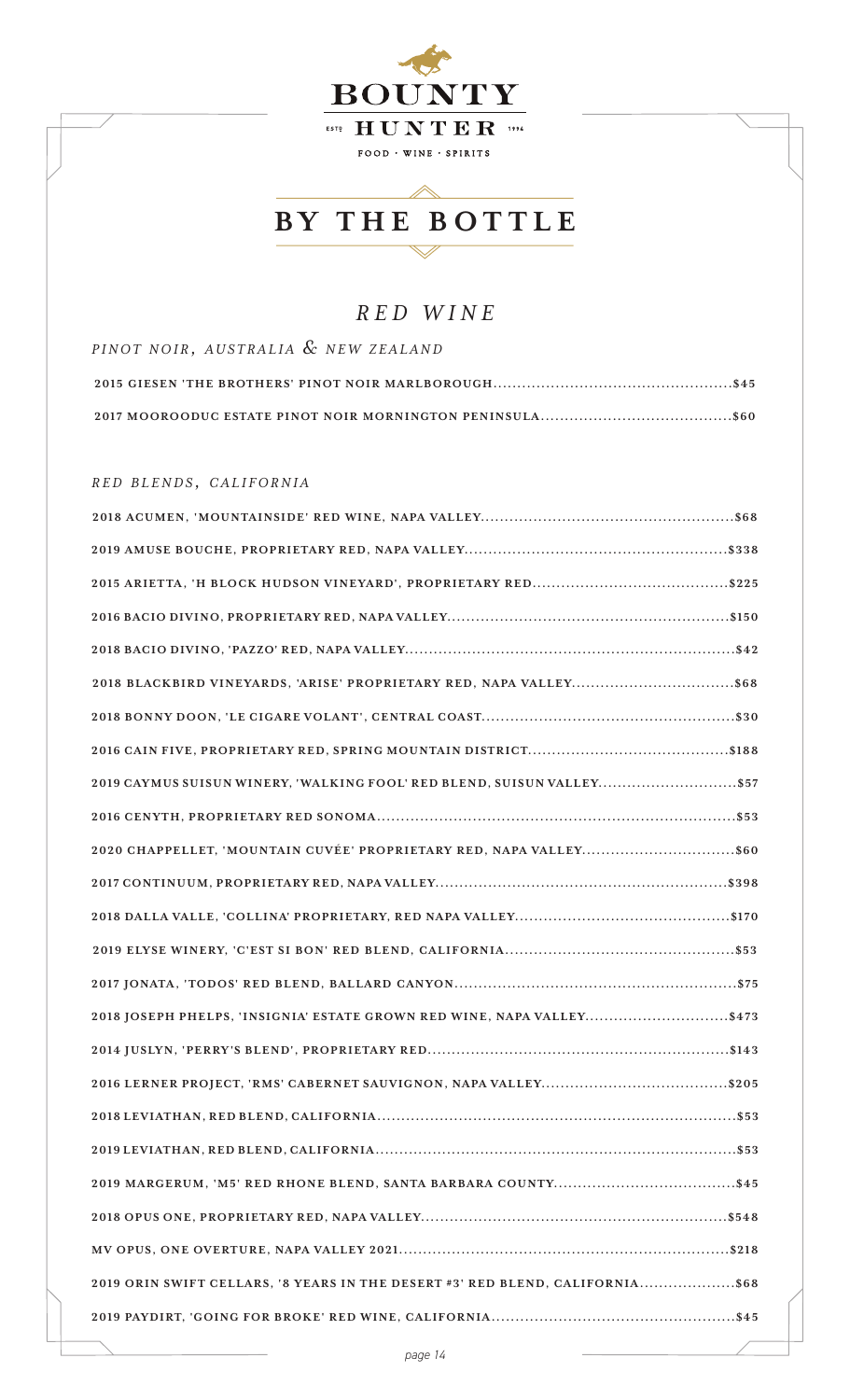

### *RED WINE*

*r e d b l e n d s , c a l i f o r n i a (c o n t i n u e d)*

| 2019 THE PRISONER WINE COMPANY, 'SALDO' RED BLEND, CALIFORNIA\$48 |
|-------------------------------------------------------------------|
|                                                                   |
|                                                                   |
|                                                                   |

### *r e d b l e n d s , wa s h i n g t o n*

|  | 2018 K VINTNERS, 'THE CREATOR POWERLINE VINEYARD', WALLA WALLA VALLEY\$83 |  |  |
|--|---------------------------------------------------------------------------|--|--|
|  |                                                                           |  |  |

#### *r e d b l e n d s , s pa i n, s o u t h a m e r i c a , a n d a u s t r a l i a*

| 2016 BODEGAS ALEANNA, 'GRAN ENEMIGO - GUALTALLARY SV' CABERNET FRANC, ARGENTINA\$150 |  |
|--------------------------------------------------------------------------------------|--|
|                                                                                      |  |
|                                                                                      |  |

#### *s y r a h, d o m e s t i c*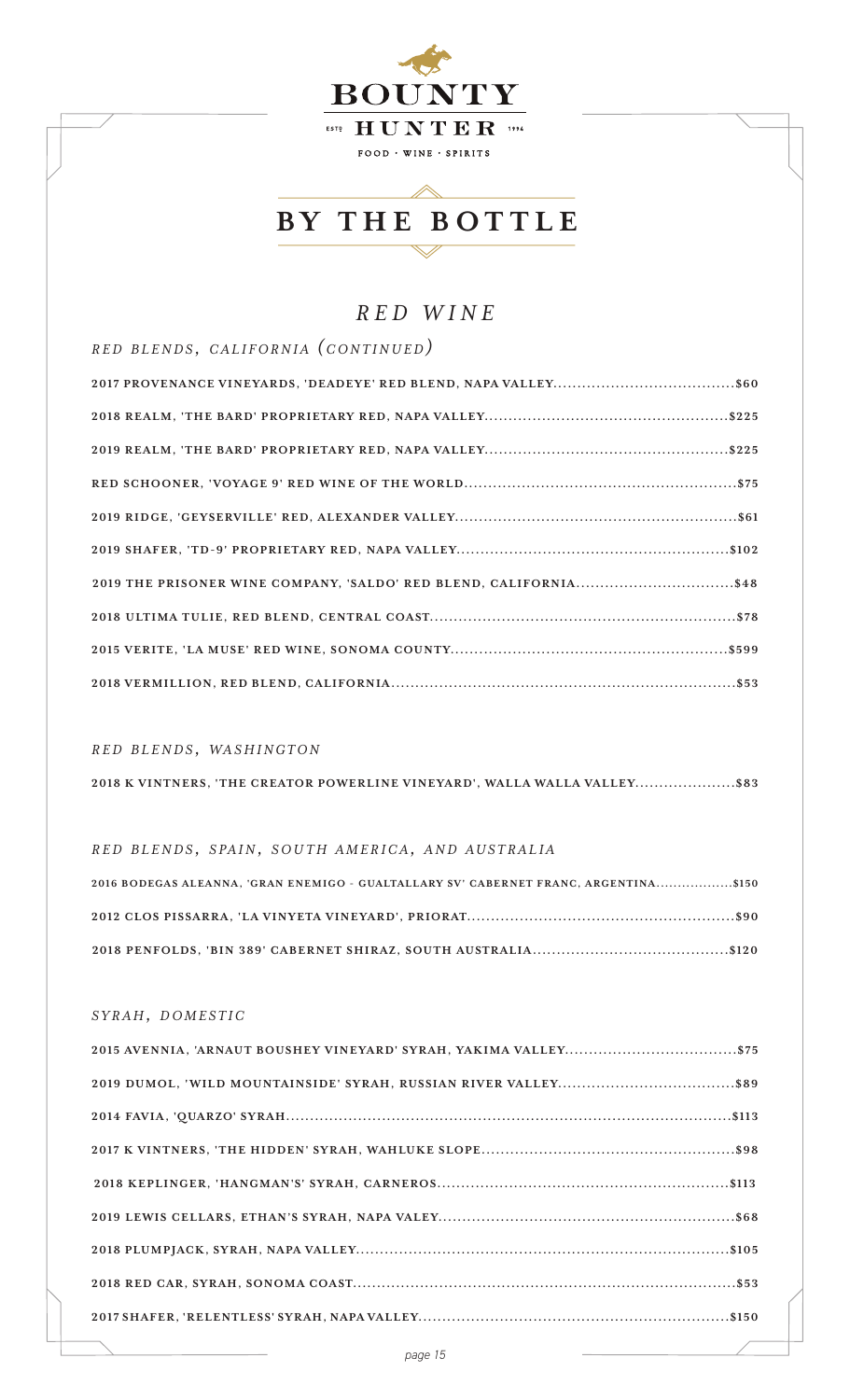

### *RED WINE*

#### *s y r a h, i n t e r n a t i o n a l*

#### *z i n fa n d e l , c a l i f o r n i a*

#### *o t h e r d o m e s t i c r e d w i n e*

| 2019 CAYMUS-SUISUN, 'GRAND DURIF' PETITE SIRAH, SUISUN VALLEY\$83 |  |
|-------------------------------------------------------------------|--|
|                                                                   |  |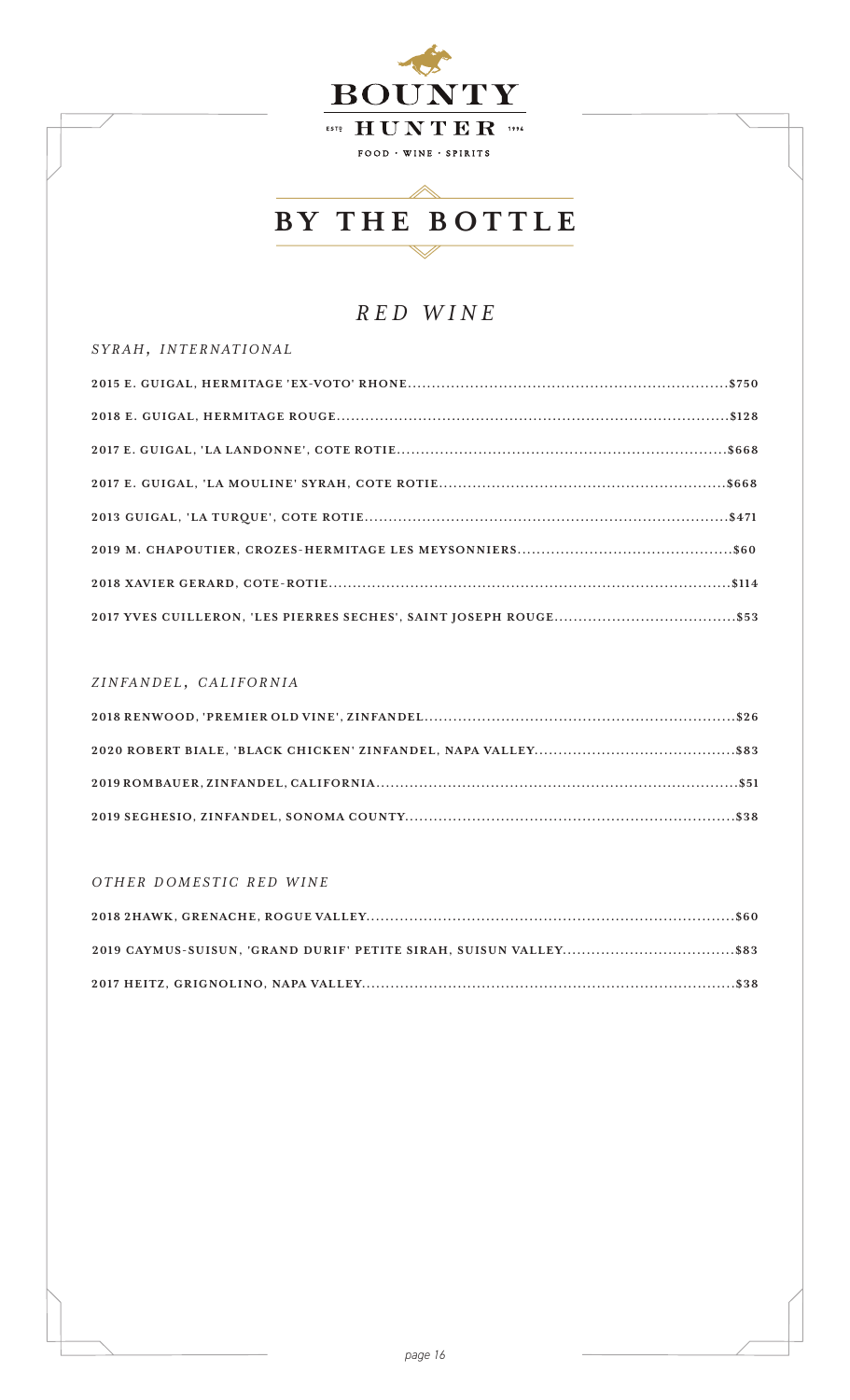

### **BY THE BOTTLE** $\overline{\diagdown}$

 $\diagup$ 

## *RED WINE*

| OTHER FRENCH RED WINE                                                           |  |
|---------------------------------------------------------------------------------|--|
|                                                                                 |  |
|                                                                                 |  |
| 2018 CHÂTEAU ANGELUS, 'LE CARILLON D'ANGELUS', ST-ÉMILION GRAND CRU CLASSE\$180 |  |
| 2016 CHATEAU BELLE-VUE, PETIT VERDOT BY BELLE-VUE BORDEAUX SUPERIEUR \$68       |  |
|                                                                                 |  |
|                                                                                 |  |
|                                                                                 |  |
|                                                                                 |  |
|                                                                                 |  |
|                                                                                 |  |
|                                                                                 |  |
| 2017 CHÂTEAU LE REY, 'LES ARGILEUSES', CASTILLON CÔTES BORDEAUX\$38             |  |
|                                                                                 |  |
|                                                                                 |  |
|                                                                                 |  |
|                                                                                 |  |
|                                                                                 |  |
|                                                                                 |  |
| 2019 DOMAINE DU VIEUX TELEGRAPHE, 'TELEGRAMME', CHATEAUNEUF-DU-PAPE\$83         |  |
|                                                                                 |  |
| 2019 DOMAINE MARCEL LAPIERRE, 'CUVEE MARCEL LAPIERRE', MORGON BEAUJOLAIS\$83    |  |
|                                                                                 |  |
|                                                                                 |  |
|                                                                                 |  |
|                                                                                 |  |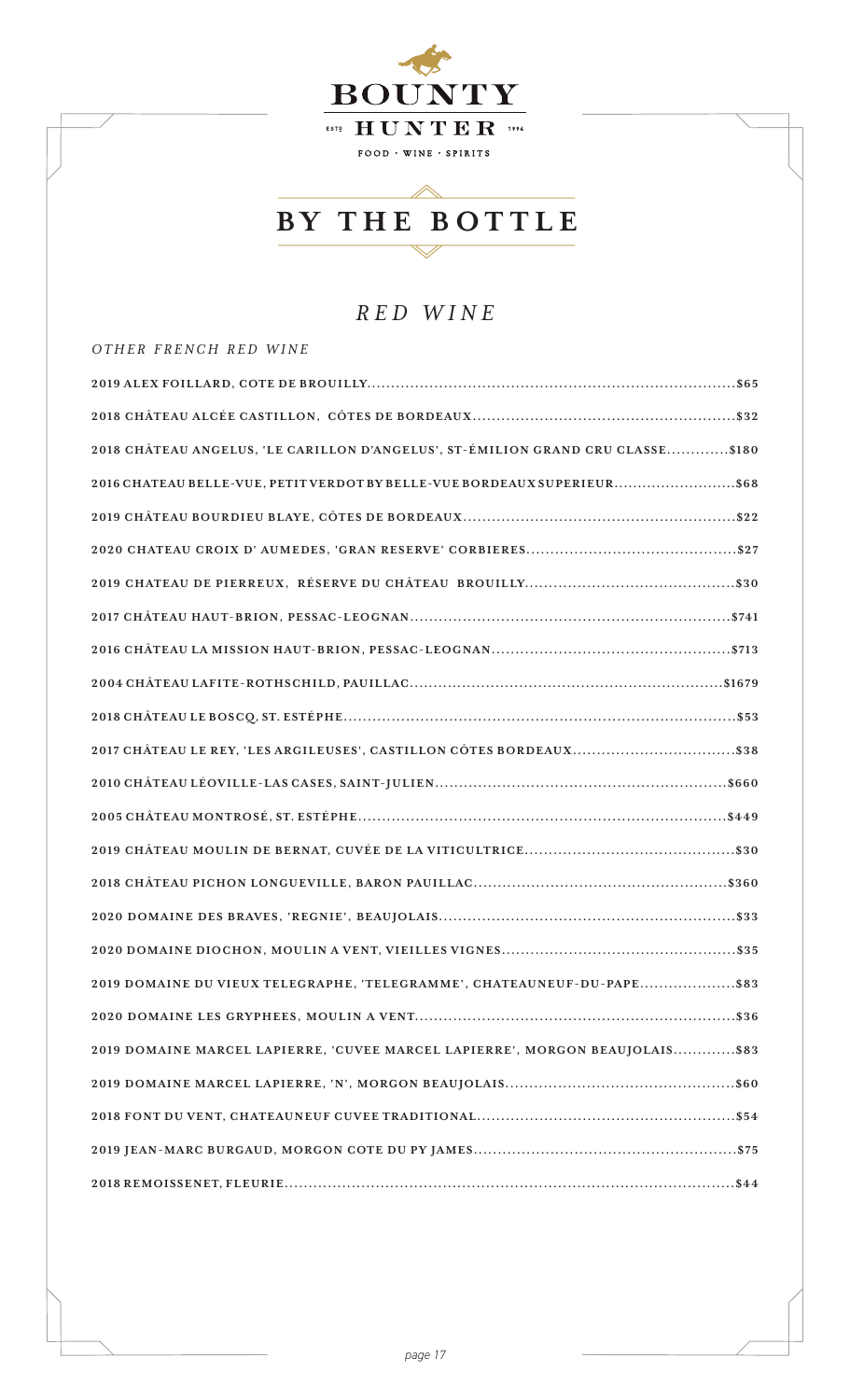

## *RED WINE*

| 2015 DIEVOLE, 'VIGNA DI SESSINA', CHIANTI CLASSICO GRAN SELEZIONE \$84 |
|------------------------------------------------------------------------|
|                                                                        |
|                                                                        |
|                                                                        |
|                                                                        |
|                                                                        |
|                                                                        |
|                                                                        |
|                                                                        |
| 2017 PODERI ALDO CONTERNO, 'IL FAVOT' LANGHE NEBBIOLO, PIEDMONT\$68    |
|                                                                        |
|                                                                        |
|                                                                        |
|                                                                        |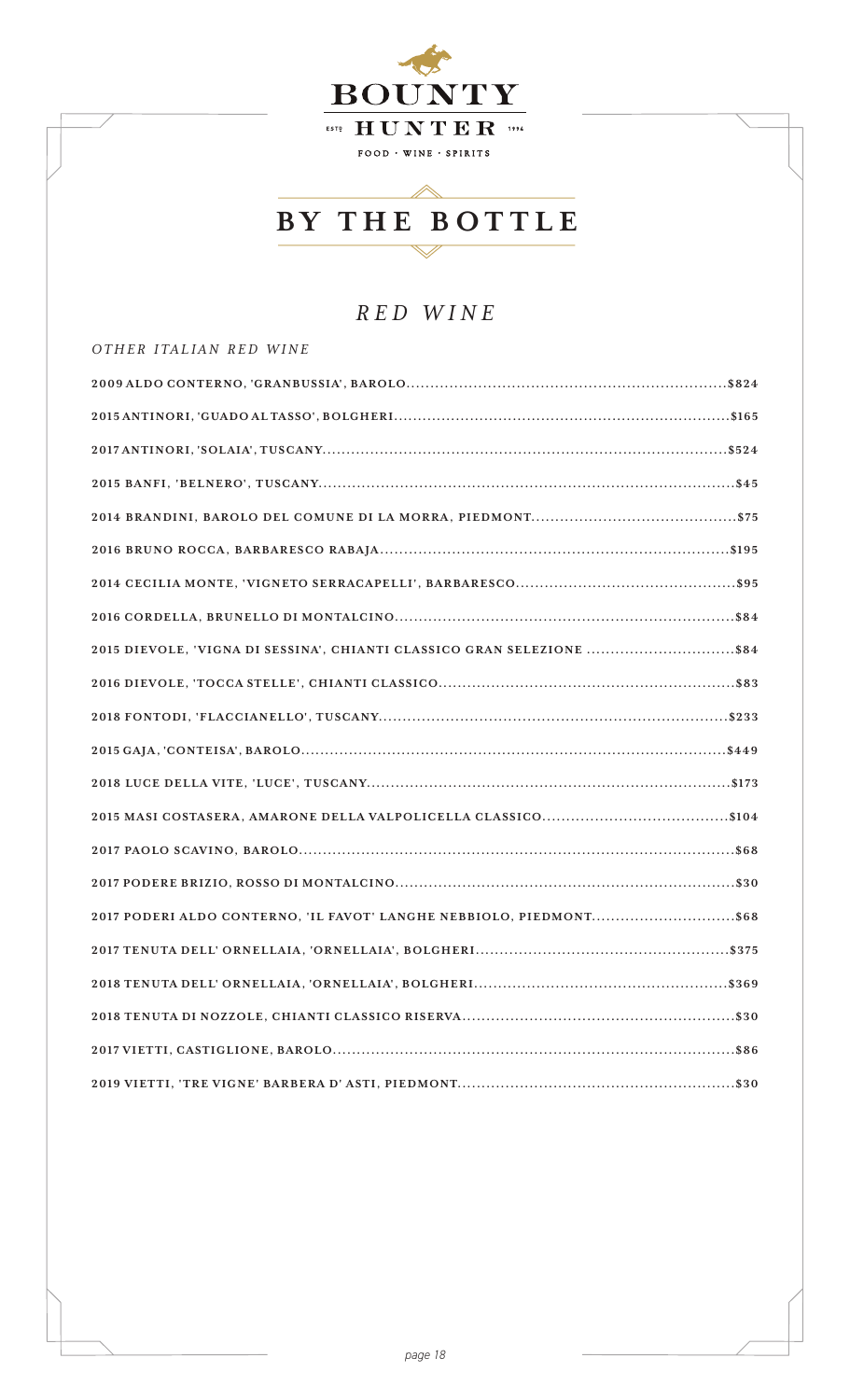

## *AFTER DINNER WINE*

## *SMALL FORMAT WINE*

| NV BODEGAS EL MAESTRO SIERRA, PEDRO XIMENEZ SHERRY, JEREZ DE LA FRONTERA 375ML \$30            |
|------------------------------------------------------------------------------------------------|
|                                                                                                |
|                                                                                                |
|                                                                                                |
|                                                                                                |
|                                                                                                |
|                                                                                                |
| 2012 MORLET FAMILY VINEYARDS, 'BILLET DOUX', LATE HARVEST SEMILLON ALEXANDER VALLEY 375ML\$115 |
|                                                                                                |
|                                                                                                |
|                                                                                                |